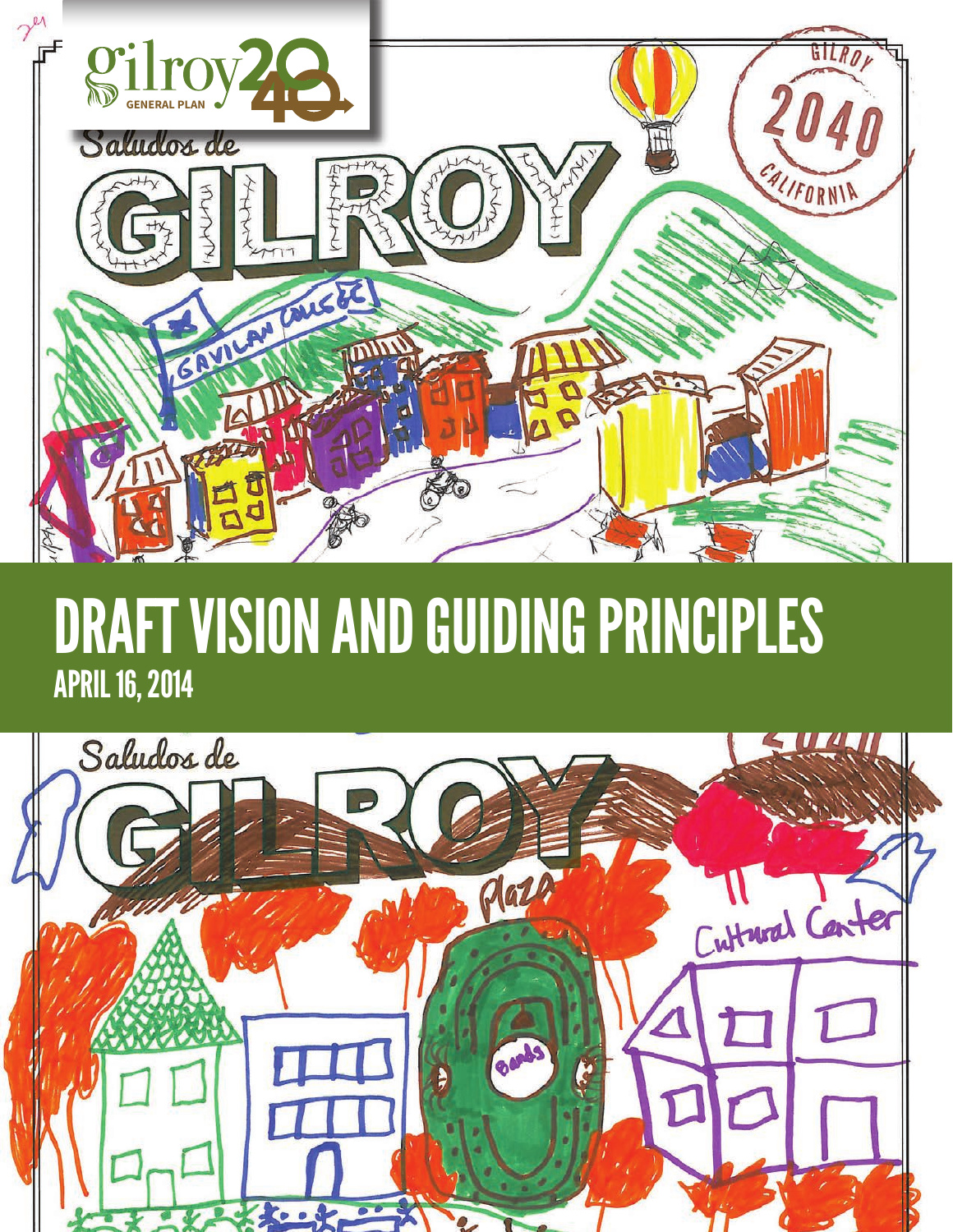# **About Visions and Guiding Principles**

A vision is a description of an ideal future for the community to work towards. Guiding principles express the key values and aspirations for Gilroy's future and serve as guideposts for the goals, policies, and implementation measures contained within the General Plan. These principles expand on the main ideas contained in the vision statement so that important concepts are given more weight.

The vision statement and guiding principles will be referred to throughout the process, particularly when choosing a preferred growth alternative. All goals, policies, and implementation programs in the General Plan should be consistent with the vision and guiding principles.

### **The General Plan Hierarchy**

Vision statements and guiding principles are not intended to specifically mention every policy issue in the General Plan, but they can present the larger themes and topics that will be inclusive of all General Plan policies and programs. The pyramid example below demonstrates the relationship between the vision statement, guiding principles, and other sections of the General Plan. Vision statements are brief and define the direction of the General Plan. All other sections of the General Plan grow out from there.

The pyramid below uses the concept of public art to illustrate the hierarchy. Public art is not mentioned in the vision statement, but is alluded to through the use of the phrase "culturally rich." With each successive step down the pyramid, the idea of public art becomes more specific and eventually becomes one (of likely several) implementation programs on the topic.

| <b>Vision</b>                                                                                                     |  |
|-------------------------------------------------------------------------------------------------------------------|--|
| "In 2040, Gilroy is a diverse, family-oriented, and<br>cuturally rich community"                                  |  |
| <b>Guiding Principles</b>                                                                                         |  |
| "Support the Arts. Promote a wide range of high-<br>quality cultural opportunities for Gilroy residents"          |  |
| <b>Goals</b>                                                                                                      |  |
| "Make art accessible and available to people of<br>all ages, interests, and abilities."                           |  |
| <b>Policies</b>                                                                                                   |  |
| "Encourage arts education offerings in the<br>community."                                                         |  |
| <b>Implementation Programs</b><br>"Consider establishing and<br>funding an 'Arts in the Parks'<br>youth program." |  |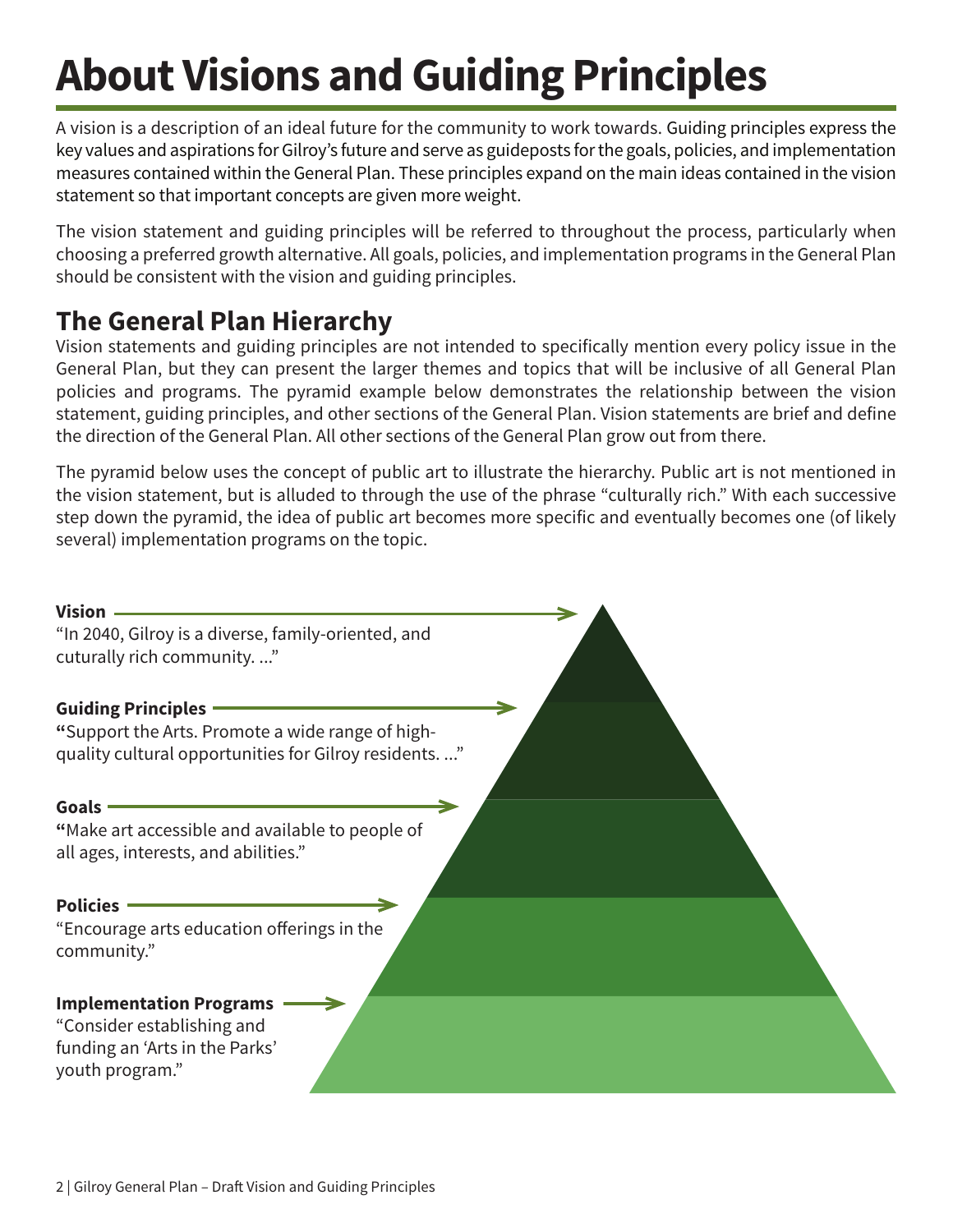## **How the Vision and Guiding Principles Were Drafted**

### **Vision**

The two draft vision statements on the following page came directly from the input received from residents in Community Workshop #2 on Wednesday, April 2, 2014. The Community Workshop engaged participants in two visioning exercises:

#### **Exercise #1: Postcards from the Future**

In this exercise, participants were asked to pretend they were a visitor sending a postcard from Gilroy in the year 2040. Each participant was given a blank postcard that said "Greetings from Gilroy" on the front and a space to write on the back. Participants were asked to draw a picture to illustrate their vision for Gilroy in 2040 on the front of the postcard. On the back of the postcard, participants were asked to write a message to someone about their experience in Gilroy in 2040, imagining they are a visitor describing the highlights of a trip



to Gilroy. When they completed their postcards, they presented them to their smaller group and then hung them on a clothesline for display.

#### **Exercise #2: A Shared Vision for Gilroy**

In this exercise, each group filled out a vision statement made up of five sentences that had blank spaces (e.g., "In 2040, Gilroy is a \_\_\_ community."). Participants brainstormed words, phrases, and ideas to fill in the blanks and reflect their collective vision. Group recorders were given a worksheet for capturing ideas from the brainstorming session. Once the group settled on the final ideas for each blank space, they filled out the vision statement on a large poster. The group held up the completed poster and presented their vision statement to the entire workshop.



The consultants transcribed the community input from both activities and used the input to prepare the two vision statements on the following page. The five sentences for the vision statement used in exercise #2 were used for both of the vision statements.

### **Guiding Principles**

Ideas for guiding principles came from community input provided at the first and second community workshops, GPAC discussions, Gilroy Town Hall Forum, and other public engagement opportunities. The consultants reviewed all comments and evaluated the guiding principles from the current General Plan; they found some overlap as well as new concepts from the community input. The guiding principles on the following page address the 10 topical areas that community members provided most often in the General Plan process so far.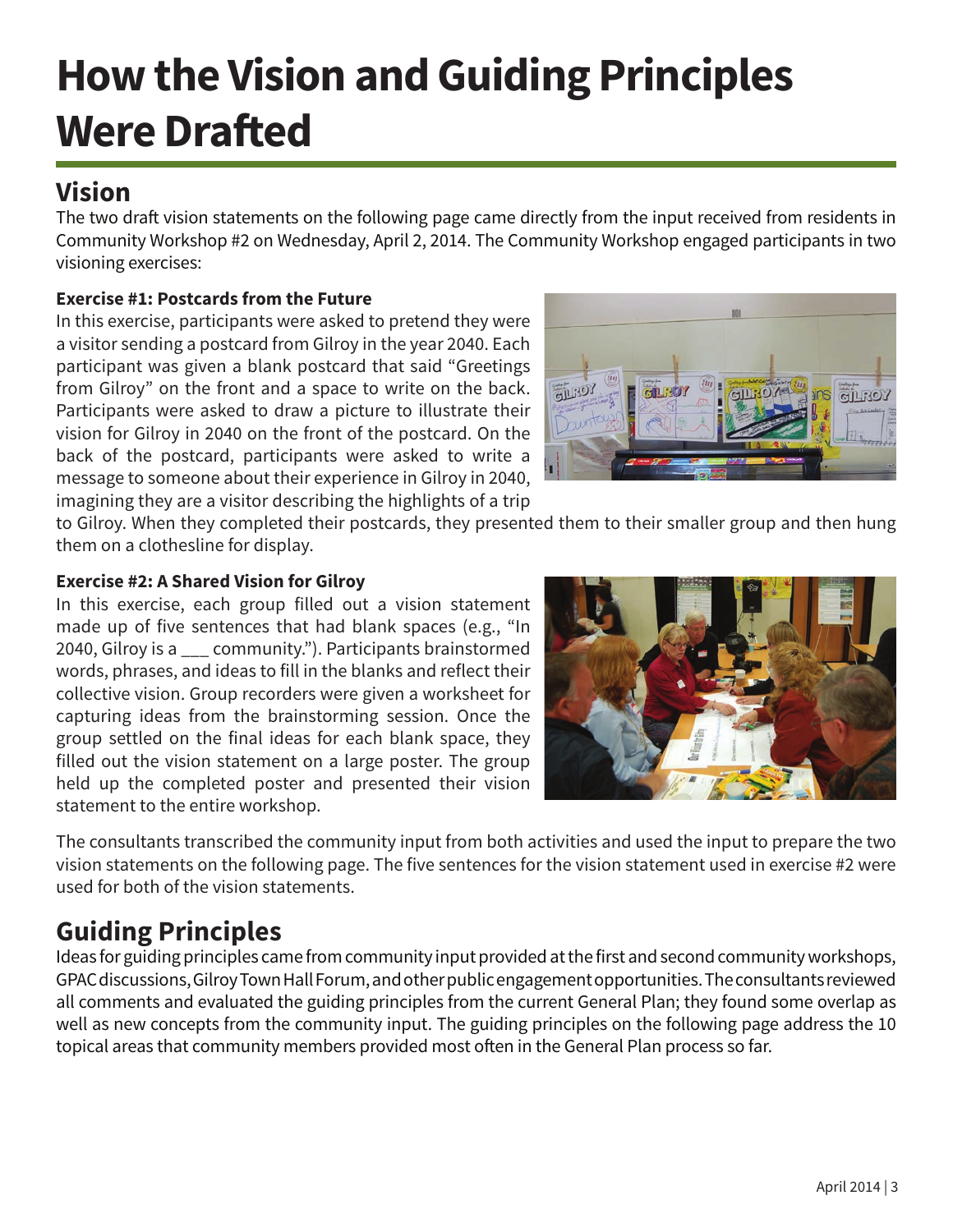### **Draft Vision Statements**

The vision statements below use the same five sentence format used in the "A Shared Vision for Gilroy" exercise at Community Workshop #2:

*In 2040, Gilroy is a \_\_\_ community. Gilroy residents enjoy \_\_\_. Gilroy's economy is \_\_\_.*  Visitors flock to Gilroy for its \_\_\_. It is well-known throughout the region for its \_\_\_.

### **Vision Statement #1**

In 2040, Gilroy is a diverse, family-oriented, and culturally rich community. Gilroy residents enjoy Gilroy's small-town feel and connection to open space. Gilroy's economy is thriving, with a healthy business environment and ample job opportunities for residents. Visitors flock to Gilroy for its wineries, shopping, and festivals. It is well-known throughout the region for its excellent schools and recreational opportunities.

#### **Vision Statement #2**

In 2040, Gilroy is a thriving, inviting, and accepting community. Gilroy residents enjoy a leisurely lifestyle in a safe community. Gilroy's economy is prosperous and secure. Visitors flock to Gilroy for its unique tourist attractions and hometown feel. It is well-known through the region for its world-class schools, agriculture, and authentic downtown.

#### **Discussion Questions**

- Which vision statement, or part of each vision statement, do you prefer?
- Is anything missing from these vision statements?
- Is there a better format for the vision statement?
- What edits should be made to these vision statements?

## **Draft Guiding Principles**



**1. Foster Economic Growth.** Promote a strong local economy by fostering the growth and expansion of a diversified business community. Support businesses that create good jobs for Gilroy's resident workforce. Attract visitors to Gilroy's many destinations.



**2. Cultivate a Downtown Renaissance.** Transform downtown into an authentic Gilroy destination unique from other retail, entertainment, and dining options in the area. Support and attract businesses and provide the infrastructure and amenities needed for the growth of downtown. Support new development, including commercial, housing, and mixed-use projects.